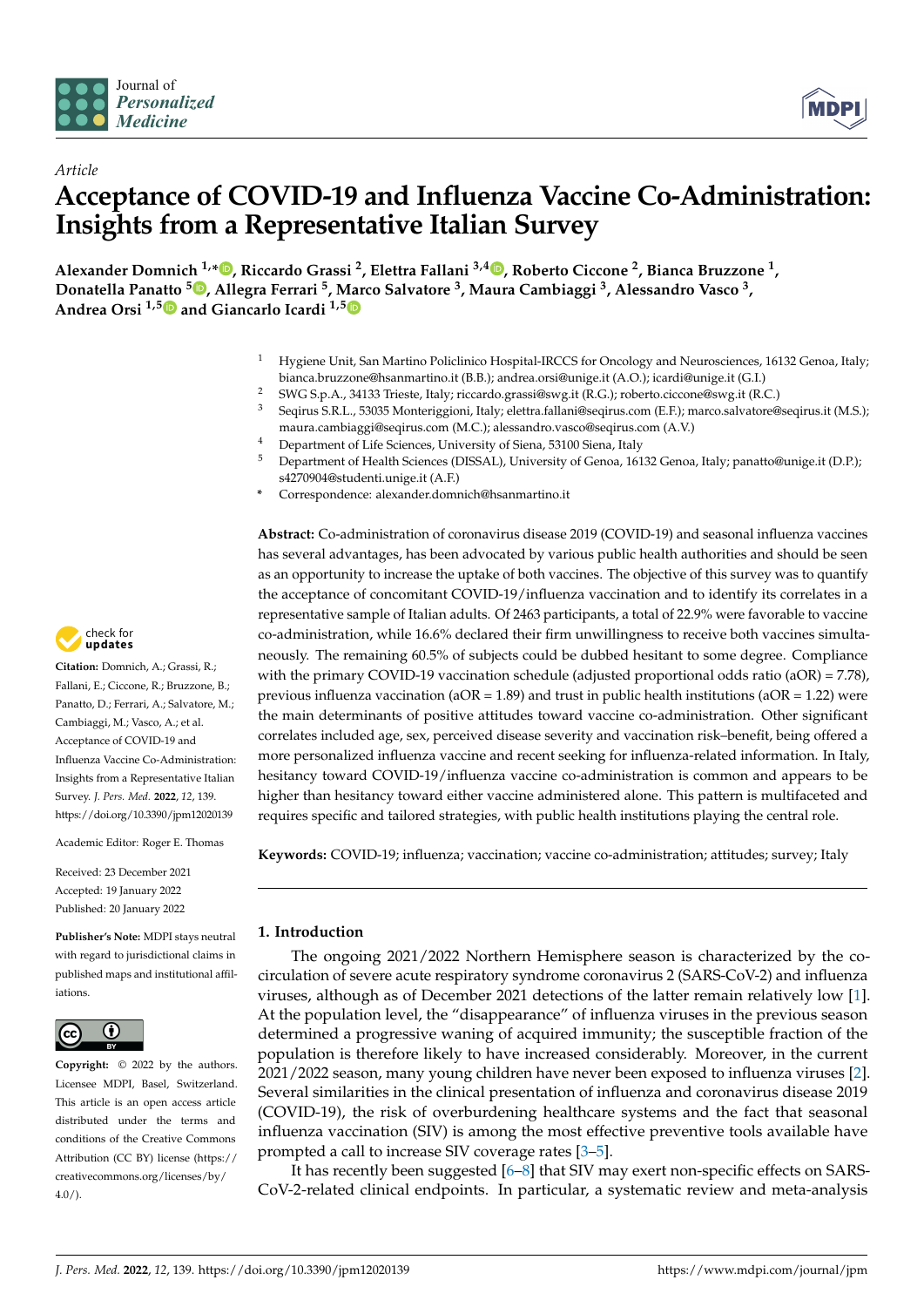by Wang et al. [\[7\]](#page-10-6) showed a 14% confidence interval (95% CI: 9–19%) reduction in the odds of testing positive for SARS-CoV-2 in subjects vaccinated against influenza. These non-specific effects may be ascribable to both innate (induction of trained immunity) and adaptive (e.g., cross-immunity and bystander activation) immune-related mechanisms [\[8\]](#page-10-5). Indeed, Debisarun et al. [\[9\]](#page-10-7) reported that, compared with non-vaccinated adults, those who received SIV displayed improved responsiveness of immune cells to heterologous stimuli: SIV modified the anti-SARS-CoV-2 response by reducing interleukin (IL)-1*β* and IL-6 production and increasing IL-1 receptor antagonist (IL-1Ra) release.

The co-administration of COVID-19 vaccine and 2021/2022 SIV may yield some potential benefits, including logistical advantages, cost reduction and the possibility to increase the uptake of both vaccines [\[10](#page-10-8)[,11\]](#page-10-9). Preliminary data suggest that the concomitant administration of COVID-19 and SIV vaccines is a feasible option. Specifically, a recent phase IV randomized placebo-controlled trial [\[12\]](#page-10-10) established that both ChAdOx1 and BNT162b2 COVID-19 vaccines could be safely co-administered with either MF59 adjuvanted or cell-culture-derived SIVs, with no clinically significant increase in adverse events or immunologic inference. Although the available data are limited, the interim guidelines issued by the World Health Organization (WHO) [\[13\]](#page-10-11) suggest that such coadministration is acceptable. The United States Centers for Disease Control and Prevention (CDC) advocates that COVID-19 vaccines be simultaneously administered with other vaccines, including SIV [\[14\]](#page-11-0). Analogously, in October 2021 (i.e., just before the start of the 2021/2022 SIV campaign) the Italian Ministry of Health gave the green light for the vaccine co-administration [\[15\]](#page-11-1).

Most available research on people's knowledge, attitudes and practices (KAP) concerning COVID-19 vaccines and/or SIV has focused on socio-structural, contextual and attitudinal determinants of vaccination acceptance, hesitancy or reluctance. As shown by recent systematic reviews [\[16,](#page-11-2)[17\]](#page-11-3), previous SIV has usually proved to be a strong facilitator of COVID-19 vaccine uptake. On the other hand, very little is as yet known about people's KAP regarding vaccine co-administration. The objectives of this study were to assess public opinion concerning the simultaneous administration of COVID-19 and SIV vaccines, to quantify the proportion of citizens who are hesitant/reluctant to undergo co-administration and to identify correlates of the willingness to receive both vaccines at the same time. These latter are essential to planning and establishing effective and targeted health promotion interventions to increase immunization coverage rates.

#### **2. Materials and Methods**

#### *2.1. Study Design and Setting*

This cross-sectional survey is part of a longitudinal panel study that aims to monitor public opinion toward SIV during the ongoing COVID-19 pandemic. Briefly, data collection is performed 2–3 times a year via computer-assisted web interview (CAWI). During each survey round, we aim to obtain at least 2000 valid responses; this sample size was judged sufficiently powered during the first survey round [\[18\]](#page-11-4). The panel is drawn from a wellcharacterized database of about 60,000 adults ( $\geq$ 18 years) and is representative of the adult Italian population [\[19](#page-11-5)[,20\]](#page-11-6). Subjects were sampled by applying a two-stage probabilistic quota method. Specifically, the whole dataset was first grouped into mutually exclusive strata according to sex, age (18–24, 25–34, 35–44, 45–54, 55–64, 65–74 and  $\geq$ 75 years), geographical macro-area (northeast, northwest, center, south and islands) and size of their municipality of residence. Subsequently, subjects in each stratum were selected randomly. The survey instrument is regularly updated in order to keep pace with the changing epidemiology and public health measures against both COVID-19 and influenza.

The present survey was conducted between 27 October and 12 November 2021. This period was characterized by the following features: (i) the ongoing administration of booster COVID-19 vaccine doses to healthcare professionals, subjects aged ≥60 years and at-risk individuals aged 18–59 years; (ii) the start of the 2021/2022 SIV campaign. Of note,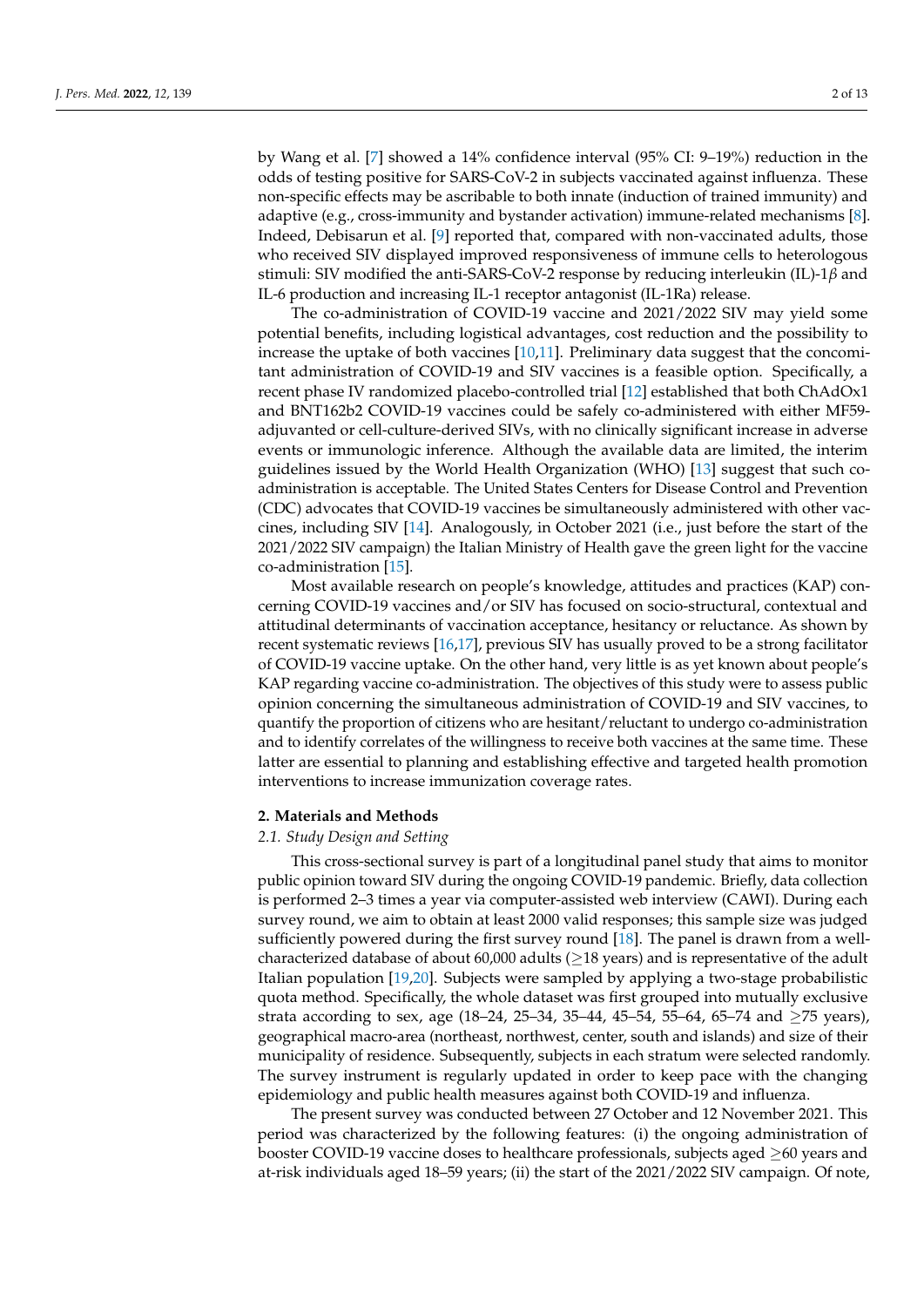just before the survey, the Italian Ministry of Health authorized the co-administration of COVID-19 and SIV vaccines [\[15\]](#page-11-1).

Participation in the survey was voluntary, and anonymity was guaranteed. As the replies to all survey items were mandatory, no missing data were expected. The quality of the responses registered was formally checked by analyzing the pattern of responses to signal questions. Specifically, responses to the negatively worded item "Vaccines are a fraud designed to profit the pharmaceutical companies" were compared with those to a positively worded and semantically similar item "Vaccines are crucial to guaranteeing public health and should be mandatory". Discordant responses to these two items may indicate untruthful or careless responses. These responses were, therefore, excluded from the dataset in a sensitivity analysis.

#### *2.2. Study Outcome*

The study outcome was the attitude toward simultaneous COVID-19 and SIV vaccine administration and was measured on a four-point Likert scale ("Strongly agree", "More agree than disagree", "More disagree than agree" and "Disagree").

#### *2.3. Study Variables*

Both individual/socio-structural (sex, age, geographic area of residence, education, income and employment) and attitudinal (different dimensions of KAP concerning immunization, COVID-19 vaccines and/or SIV) independent variables were considered. In particular, the following socio-economic variables were collected: sex, age, highest educational attainment (categorized into six levels according to the International Standard Classification of Education (ISCED) levels adopted in Italy [\[21\]](#page-11-7), where level 1 corresponds to primary education and level 6 corresponds to advanced research qualifications), employment pattern (employed, student, housekeeper, retired, unemployed, other/prefer not to reply), perceived income (low, lower than average, average, higher than average, high and no personal income) and self-rated health (excellent, very good, good, fair and poor). Participants were also asked whether they had recently searched for information on SIV.

COVID-19 and SIV vaccination status were assessed by means of two items. With regard to SIV, participants were able to select among the following response options: (i) "I have never received SIV"; (ii) "I received SIV in the past, but not in the last 2020/2021 season"; (iii) "I received SIV in the 2020/2021 season for the first time" and (iv) "I received SIV in 2020/2021 and sometimes in the past". Regarding COVID-19, participants were categorized as follows: (i) fully vaccinated (i.e., those immunized with either two doses of mRNA or ChAdOx1 vaccines or a single dose of Ad26.COV2-S); (ii) partially vaccinated (i.e., those immunized with the first dose of mRNA or ChAdOx1 vaccines); (iii) not vaccinated but having planned/arranged to receive any available COVID-19 vaccine as soon as possible and (iv) individuals who affirmed that they would not receive any available COVID-19 vaccine.

KAP on influenza and/or vaccination were measured on 19 anchored Likert-based items; these are reported in Supplementary Table S1. The comprehensibility of these items was judged sufficient, and a post hoc psychometric evaluation showed acceptable reliability (standardized Cronbach's *α* of 0.83).

#### *2.4. Data Analysis*

For descriptive analysis, categorical variables were expressed as proportions with 95% confidence intervals (CIs), while continuous variables were expressed as means with standard deviations (SDs) or medians with interquartile ranges (IQRs). Independent proportions were compared by applying Fisher's exact test, and the corresponding effect size was expressed as an odds ratio (OR). Ordinal multivariable logistic regression was computed in order to obtain adjusted proportional ORs (aORs) on the association between the willingness to receive COVID-19 and SIV vaccines simultaneously and the independent variables considered. On preliminary analysis, identification of the classes "More agree than disagree" and "More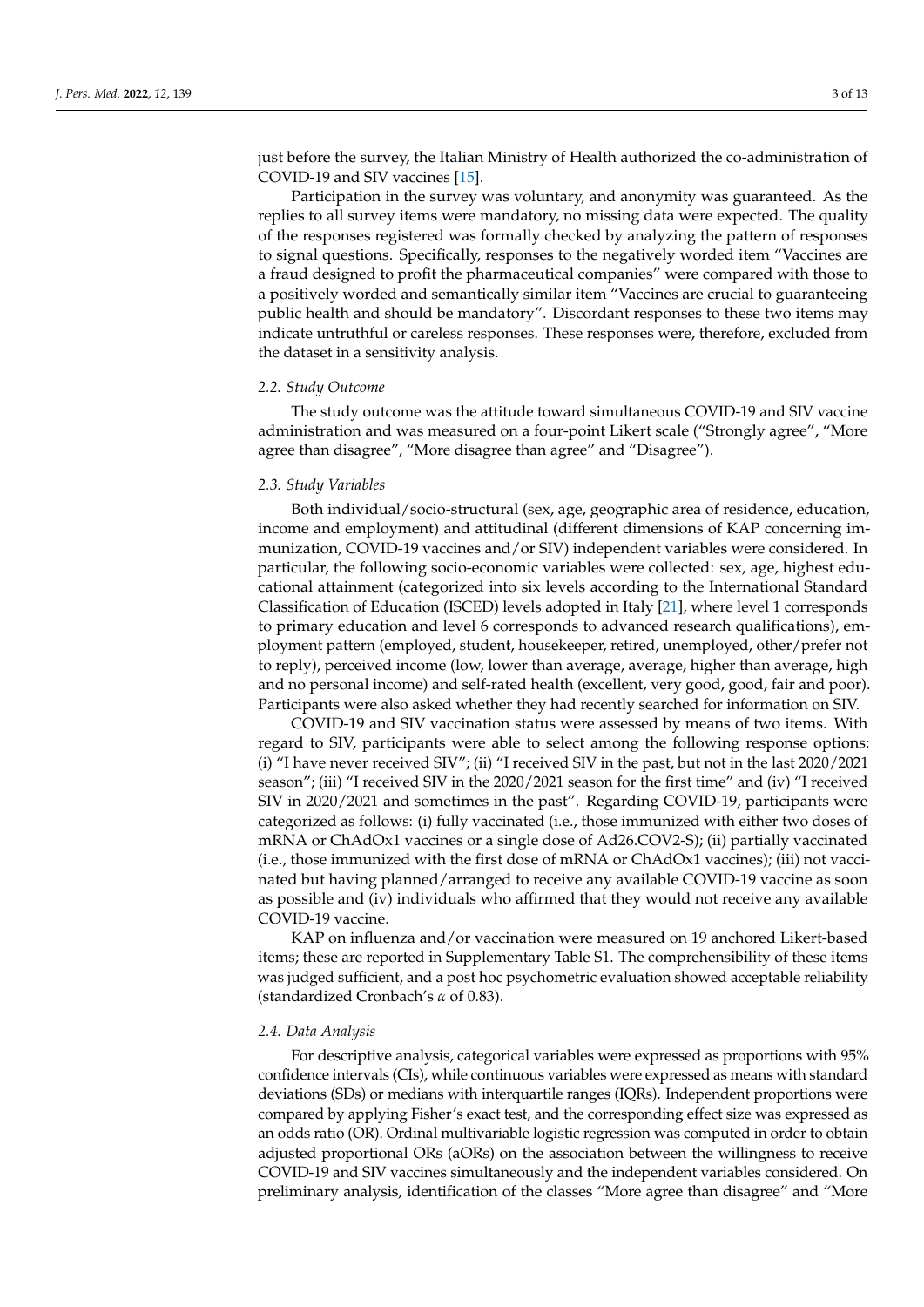disagree than agree" was suboptimal; these two response options were, therefore, combined into a single category "Unsure". In summary, the intention to undergo co-administration of COVID-19 and SIV vaccines had three ordered levels ("Strongly disagree", "Unsure" and "Strongly agree"). On the principle of parsimony, and owing to possible multicollinearity issues, the final model was selected by minimizing the Akaike information criterion (AIC). The goodness of fit, explained variance and discrimination of the model were computed by applying Lipsitz's test, Nagelkerke's pseudo-*R* <sup>2</sup> and *C* index, respectively. Multicollinearity of the final model was checked by quantifying variance inflation factors (VIFs). The independent variable "Age" was treated as continuous, since different categorization rules or the introduction of non-linear terms did not improve the model fit.

Data analysis was performed in R stat packages, version 4.0.3 (R Foundation for Statistical Computing, Vienna, Austria) [\[22\]](#page-11-8).

#### **3. Results**

#### *3.1. Characteristics of the Study Participants*

Of 3630 invitations sent out, a total of 2463 responses (response rate of 67.9%) were received and analyzed. The principal socio-economic characteristics of respondents are reported in Table [1.](#page-3-0) Briefly, the sample was judged to be geographically representative, men and women were approximately equally distributed, and their mean age was 50.9 (SD 16.8) years, with a range of 18–91 years. Most participants had completed at least secondary education (ISCED level  $\geq$  4), were employed and claimed to be in good health (Table [1\)](#page-3-0).

<span id="page-3-0"></span>

| <b>Table 1.</b> Socio-economic characteristics of the study participants ( $n = 2463$ ). |  |  |  |
|------------------------------------------------------------------------------------------|--|--|--|
|------------------------------------------------------------------------------------------|--|--|--|

| Variable                 | Level                                                                                                                                                                              | $\%$ $(n)$  |
|--------------------------|------------------------------------------------------------------------------------------------------------------------------------------------------------------------------------|-------------|
|                          | Male                                                                                                                                                                               | 47.8 (1177) |
| Sex                      | Female                                                                                                                                                                             | 52.2 (1286) |
|                          | $18 - 24$                                                                                                                                                                          | 7.9 (194)   |
|                          | $25 - 34$                                                                                                                                                                          | 12.5 (309)  |
|                          | $35 - 44$                                                                                                                                                                          | 15.4 (380)  |
| Age, years               | $45 - 54$                                                                                                                                                                          | 19.8 (488)  |
|                          | $55 - 64$                                                                                                                                                                          | 16.7 (412)  |
|                          | $65 - 74$                                                                                                                                                                          | 21.0 (516)  |
|                          | $\geq$ 75                                                                                                                                                                          | 6.7(164)    |
|                          | Northwest                                                                                                                                                                          | 27.0 (664)  |
|                          | Northeast                                                                                                                                                                          | 18.9 (465)  |
| Geographic macro-area    | Center                                                                                                                                                                             | 20.1 (496)  |
|                          |                                                                                                                                                                                    | 22.9 (563)  |
|                          | Islands                                                                                                                                                                            | 11.2(275)   |
|                          | 1                                                                                                                                                                                  | 1.5(38)     |
|                          | $\overline{2}$                                                                                                                                                                     | 8.0 (197)   |
| <b>Educational level</b> | $3 - 4$                                                                                                                                                                            | 48.2 (1188) |
|                          | 5                                                                                                                                                                                  | 40.5 (997)  |
|                          | 6                                                                                                                                                                                  | 1.7(43)     |
|                          | Employed                                                                                                                                                                           | 55.4 (1364) |
|                          | South<br>Student<br>Housekeeper<br>Unemployed<br>Retired<br>Other/prefer not to reply<br>Low<br>Lower than average<br>Average<br>Higher than average<br>High<br>No personal income | 6.7(165)    |
| Employment pattern       |                                                                                                                                                                                    | 8.3 (204)   |
|                          |                                                                                                                                                                                    | 5.2(129)    |
|                          |                                                                                                                                                                                    | 23.5 (580)  |
|                          |                                                                                                                                                                                    | 0.9(21)     |
|                          |                                                                                                                                                                                    | 1.8(44)     |
|                          |                                                                                                                                                                                    | 41.2 (1014) |
| Perceived income         |                                                                                                                                                                                    | 30.8 (759)  |
|                          |                                                                                                                                                                                    | 7.6 (187)   |
|                          |                                                                                                                                                                                    | 2.4(59)     |
|                          |                                                                                                                                                                                    | 16.2 (400)  |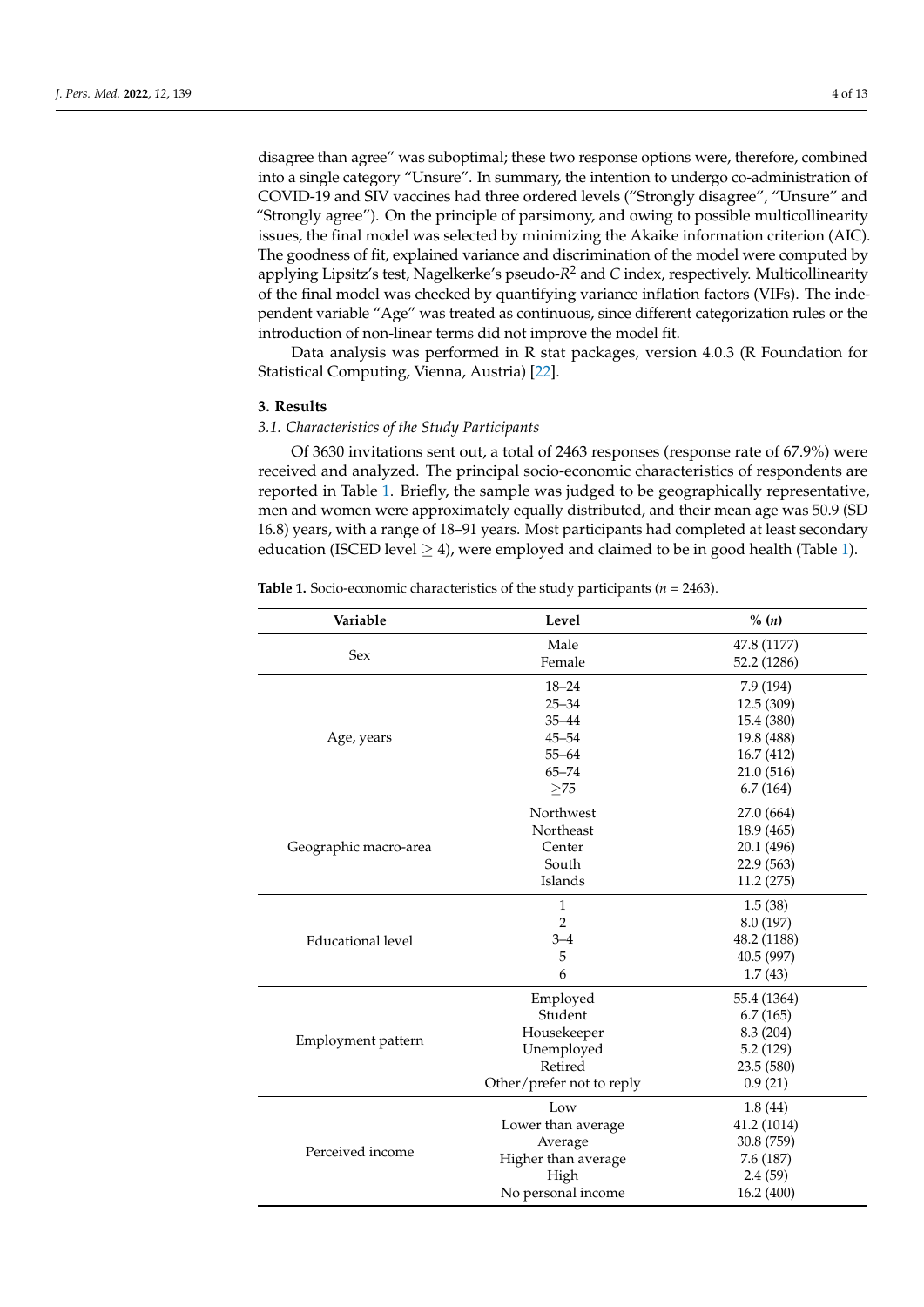| Variable          | Level     | $\%$ (n)    |
|-------------------|-----------|-------------|
|                   | Excellent | 11.5(284)   |
|                   | Very good | 48.3 (1190) |
| Self-rated health | Good      | 36.2 (891)  |
|                   | Fair      | 3.5(86)     |
|                   | Poor      | 0.5(12)     |

**Table 1.** *Cont.*

*3.2. Knowledge, Attitudes and Practices concerning Influenza and Vaccination 3.2. Knowledge, Attitudes and Practices Concerning Influenza and Vaccination*

As shown in Figure [1,](#page-4-0) most participants valued (influenza) vaccination positively, As shown in Figure 1, most participants valued (influenza) vaccination positively, would like to have more information on vaccines and prefer to have to a more personalized SIV. On the other hand, 41.5% of subjects believed that influenza was a banal disease, and only 56.1% would pay for SIV. Analogously, only 57.0% of respondents agreed to some extent that there were different types of SIV (Figure [1\)](#page-4-0).

<span id="page-4-0"></span>

**Figure 1.** Knowledge, attitudes, and practices on influenza and/or vaccination. Complete wording **Figure 1.** Knowledge, attitudes, and practices on influenza and/or vaccination. Complete wording of the items is reported in Supplementary Table S1. Coronavirus disease 2019, COVID‐19. of the items is reported in Supplementary Table S1. Coronavirus disease 2019, COVID-19.

With regard to sources of information on SIV, on a scale of 1‐to‐10 the most rated With regard to sources of information on SIV, on a scale of 1-to-10 the most rated source was one's own physician (median 8 (IQR: 7–8)), followed by public health institutions (median 8 (IQR:  $6-8$ )) and one's own pharmacist (median 7 (IQR:  $6-7$ )). Social media were were deemed the least reputable information source (median 3 (IQR: 1–3)). (Figure 2). deemed the least reputable information source (median 3 (IQR: 1–3)). (Figure [2\)](#page-4-1).

<span id="page-4-1"></span>

**Figure 2.** Participants' trust in different information sources on influenza vaccination (10 indicates **Figure 2.** Participants' trust in different information sources on influenza vaccination (10 indicates the highest trust). the highest trust).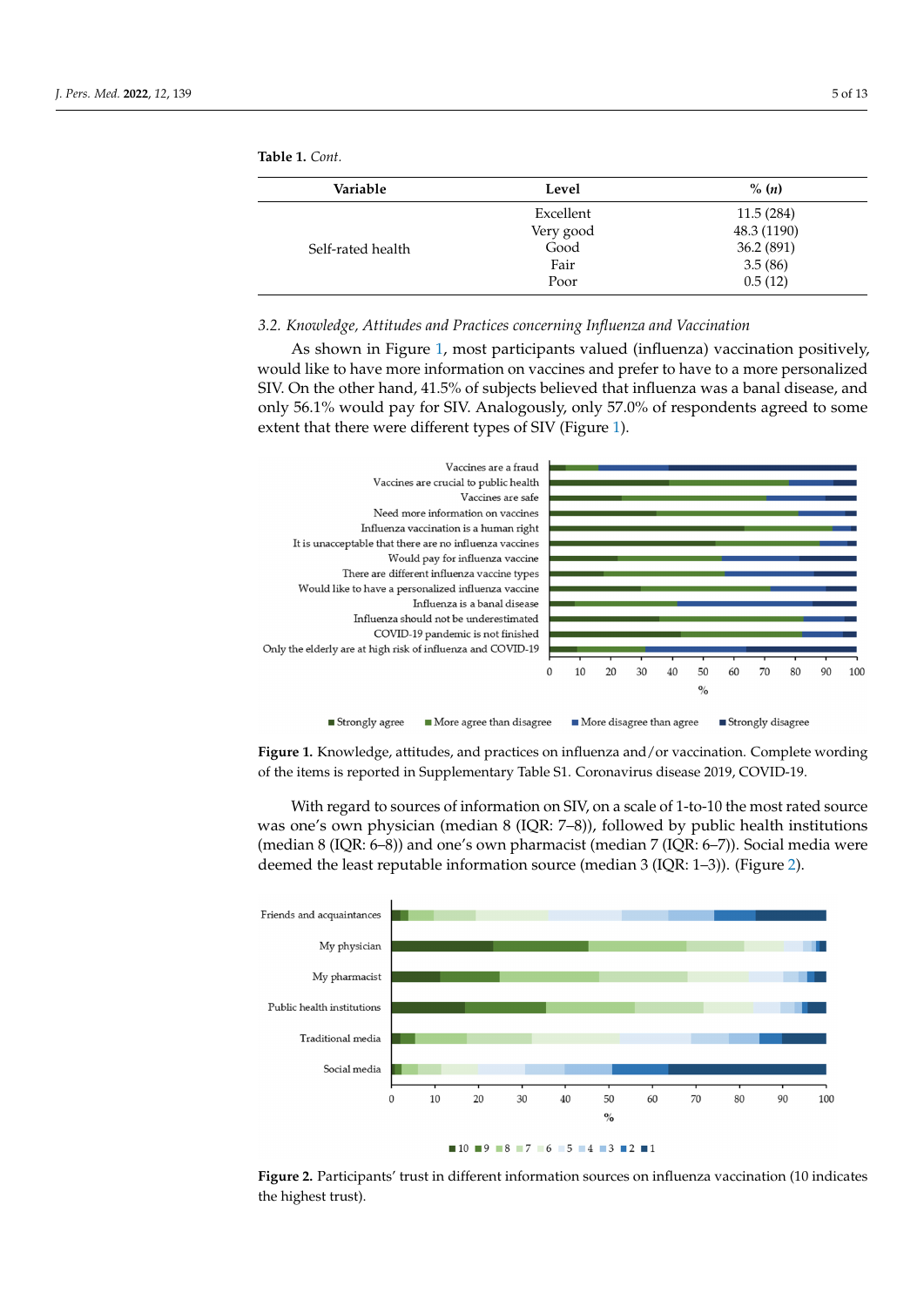Approximately a quarter (27.7% (95% CI: 26.0–29.5%)) of participants had recently searched for SIV-related information.

### *3.3. Influenza and COVID-19 Vaccination Uptake*

As expected, most (85.1% (95% CI: 83.6–86.4%)) participants had completed the primary schedule of COVID-19 vaccination, while 7.8% (95% CI: 6.8–8.9%) declared that they had no intention of being vaccinated. A total of 42.6% (95% CI: 40.6–44.6%) of subjects claimed that they had received the 2020/2021 SIV, while 44.2% (95% CI: 42.2–46.2%) had never been vaccinated against influenza. There was a clear relationship between COVID-19 vaccine and SIV uptake. For instance, the self-declared 2020/2021 SIV uptake was 45.2% (95% CI: 43.1–47.4%) among subjects fully immunized against COVID-19, but only 9.9% (95% CI: 6.1–15.0%) among those who had no intention of being immunized against COVID-19, with an OR of 7.51 (95% CI: 4.62–12.87; *p* < 0.001) (Table [2\)](#page-5-0).

<span id="page-5-0"></span>**Table 2.** Cross-tabulation of the declared uptake of COVID-19 and seasonal influenza vaccines (*n* = 2463).

| <b>Influenza Vaccination</b>       | COVID-19 Vaccination, $\%$ ( <i>n</i> ) |         |         |              |             |
|------------------------------------|-----------------------------------------|---------|---------|--------------|-------------|
|                                    | Complete                                | Partial | Planned | No Intention | Total       |
| Never                              | 35.9 (885)                              | 1.0(25) | 1.5(36) | 5.8(142)     | 44.2 (1088) |
| In the past but not in $2020/2021$ | 10.7(263)                               | 0.6(14) | 0.7(18) | 1.3(31)      | 13.2 (326)  |
| In 2020/2021 but not in the past   | 10.6(262)                               | 0.4(11) | 0.7(17) | 0.2(5)       | 12.0(295)   |
| Both in 2020/2021 and in the past  | 27.8 (685)                              | 1.3(33) | 0.9(22) | 0.6(14)      | 30.6 (754)  |
| Total                              | 85.1 (2095)                             | 3.4(83) | 3.8(93) | 7.8(192)     | 100 (2463)  |

Coronavirus disease 2019, COVID-19.

#### *3.4. Attitude toward Influenza and COVID-19 Vaccine Co-Administration and Its Correlates*

When participants were asked about the co-administration of COVID-19 and influenza vaccines, 22.9% (95% CI: 21.3–24.6%) and 36.1% (95% CI: 34.2–38.0%) of subjects strongly agreed or more agreed than disagreed, respectively. The remaining 16.6% (95% CI: 15.1– 18.1%) and 24.4% (95% CI: 22.8–26.2%) replied "Strongly disagree" and "More disagree than agree", respectively.

From the point of view of the observed effect size, the main determinant ( $aOR = 7.78$ ) of a positive attitude toward COVID-19/SIV co-administration was completion of the primary COVID-19 vaccination schedule (Table [3\)](#page-6-0). Both partial completion and intention to receive a COVID-19 vaccine as soon as possible were also positive predictors. Analogously, receipt of the previous 2020/2021 SIV and recent information seeking on SIV were associated with significantly higher odds of the willingness to undergo co-administration of COVID-19 and SIV vaccines. Among the structural determinants analyzed, only age and sex were significant predictors: women and older individuals showed lower odds of having a positive attitude toward simultaneous vaccine administration. Beliefs that vaccines are safe and crucial to guaranteeing public health, that influenza is not a banal disease and that the COVID-19 pandemic is not finished and that viral variants continue to circulate were associated with 37–111% higher odds of having a positive attitude toward vaccine co-administration. Interestingly, respondents who would pay for SIV out of pocket (aOR = 1.79) and would prefer to have a more personalized SIV (aOR = 1.55) showed significantly greater odds of the willingness to receive SIV and COVID-19 vaccines simultaneously. By contrast, subjects with a greater propensity to undergo vaccine coadministration were less likely (aOR = 0.60) to need more information on vaccines. Among the different sources of information on SIV, only trust in public health institutions showed a statistically significant association with the study outcome (Table [3\)](#page-6-0). According to Lipsitz's test, the model fitted the data well  $(p = 0.10)$ , explained 41.8% of variance and displayed acceptable discrimination (*C* = 0.80). No multicollinearity issues emerged (VIFs < 3) nor were significant interaction terms established.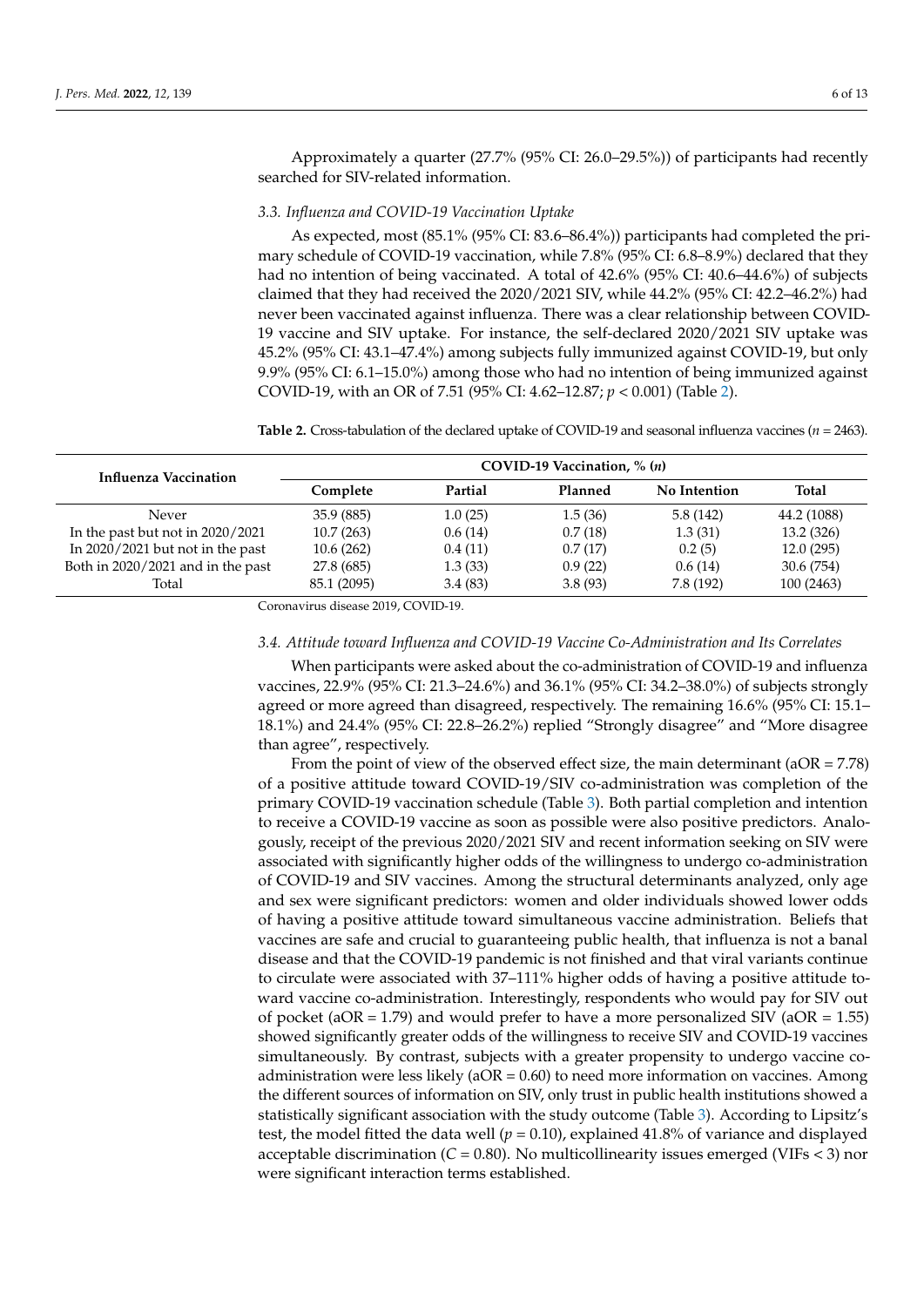| Variable                                           | Level                                | aOR (95% CI)        | p                 |
|----------------------------------------------------|--------------------------------------|---------------------|-------------------|
| Sex                                                | Male                                 | Ref                 |                   |
|                                                    | Female                               | $0.56(0.47-0.67)$   | < 0.001           |
| Age                                                | 1-year increase                      | $0.99(0.98 - 0.99)$ | < 0.001           |
|                                                    | Never                                | Ref                 |                   |
|                                                    | In the past but not in<br>2020/2021  | $1.09(0.83 - 1.44)$ | 0.53              |
| Previous influenza vaccination                     | In 2020/2021 but not in the<br>past  | $1.52(1.14 - 2.04)$ | 0.005             |
|                                                    | Both in 2020/2021 and in the<br>past | $1.89(1.49 - 2.41)$ | < 0.001           |
|                                                    | No intention                         | Ref                 | $\qquad \qquad -$ |
| COVID-19 vaccination                               | Planned                              | $4.97(2.70 - 9.12)$ | < 0.001           |
|                                                    | Partial                              | $3.44(1.81 - 6.55)$ | < 0.001           |
|                                                    | Complete                             | 7.78 (4.91-12.33)   | < 0.001           |
| Recently searched for influenza                    | No                                   | Ref                 | $\qquad \qquad -$ |
| vaccination information                            | Yes                                  | $1.38(1.13 - 1.69)$ | 0.001             |
| Vaccines are crucial to public health <sup>1</sup> | Disagree <sup>2</sup>                | Ref                 |                   |
|                                                    | Agree <sup>3</sup>                   | $1.37(1.05 - 1.80)$ | 0.021             |
|                                                    | Disagree <sup>2</sup>                | Ref                 |                   |
| Vaccines are safe <sup>1</sup>                     | Agree <sup>3</sup>                   | $2.11(1.64 - 2.70)$ | < 0.001           |
|                                                    | Disagree <sup>2</sup>                | Ref                 |                   |
| Need more information on vaccines <sup>1</sup>     | Agree $3$                            | $0.60(0.48 - 0.75)$ | < 0.001           |
| Would pay for influenza vaccine $1$                | Disagree <sup>2</sup>                | Ref                 |                   |
|                                                    | Agree $3$                            | $1.79(1.46 - 2.19)$ | < 0.001           |
| Would like to have a personalized                  | Disagree $^{\rm 2}$                  | Ref                 |                   |
| influenza vaccine <sup>1</sup>                     | Agree <sup>3</sup>                   | $1.55(1.25-1.94)$   | < 0.001           |
| Influenza is a banal disease <sup>1</sup>          | Agree <sup>3</sup>                   | Ref                 |                   |
|                                                    | Disagree <sup>2</sup>                | $1.36(1.12 - 1.64)$ | 0.002             |
|                                                    | Disagree <sup>2</sup>                | Ref                 | $\overline{a}$    |
| COVID-19 pandemic is not finished $1$              | Agree $3$                            | $1.32(1.01 - 1.73)$ | 0.043             |
| Only the elderly are at high risk of               | Agree <sup>3</sup>                   | Ref                 |                   |
| influenza and COVID-19 <sup>1</sup>                | Disagree <sup>2</sup>                | $1.20(0.98 - 1.47)$ | 0.078             |
| Trust in public health institutions                | 1-point increase                     | $1.22(1.16-1.28)$   | < 0.001           |

<span id="page-6-0"></span>**Table 3.** Multivariable ordinal logistic regression model to predict positive attitude toward COVID-19 and seasonal influenza vaccine co-administration (*n* = 2463).

<sup>1</sup> Complete wording of the items is reported in Supplementary Table  $51$ ;  $^2$  comprises the response options "Strongly disagree" and "More disagree than agree";  $3$  comprises the response options "Strongly agree" and "More agree than disagree"; aOR, adjusted odds ratio from proportional odds model.

Finally, following a quality check, a total of 38 responses were judged to be at high risk of untruthfulness or carelessness and were excluded from the dataset in the sensitivity analysis. The results (Supplementary Table S2) showed no substantial changes, although the model fit slightly improved with a reduction of 68 in AIC.

## **4. Discussion**

To our knowledge, this is among the first representative surveys aimed at quantifying people's willingness to undergo concomitant COVID-19/influenza vaccination and identifying its correlates. Concerning the latter, we found that several determinants of vaccine co-administration were shared with those of either COVID-19 or SIV administered separately, although some specific associations also emerged. Together with subsequent official reports on 2021/2022 SIV coverage (expected to be released in summer/fall 2022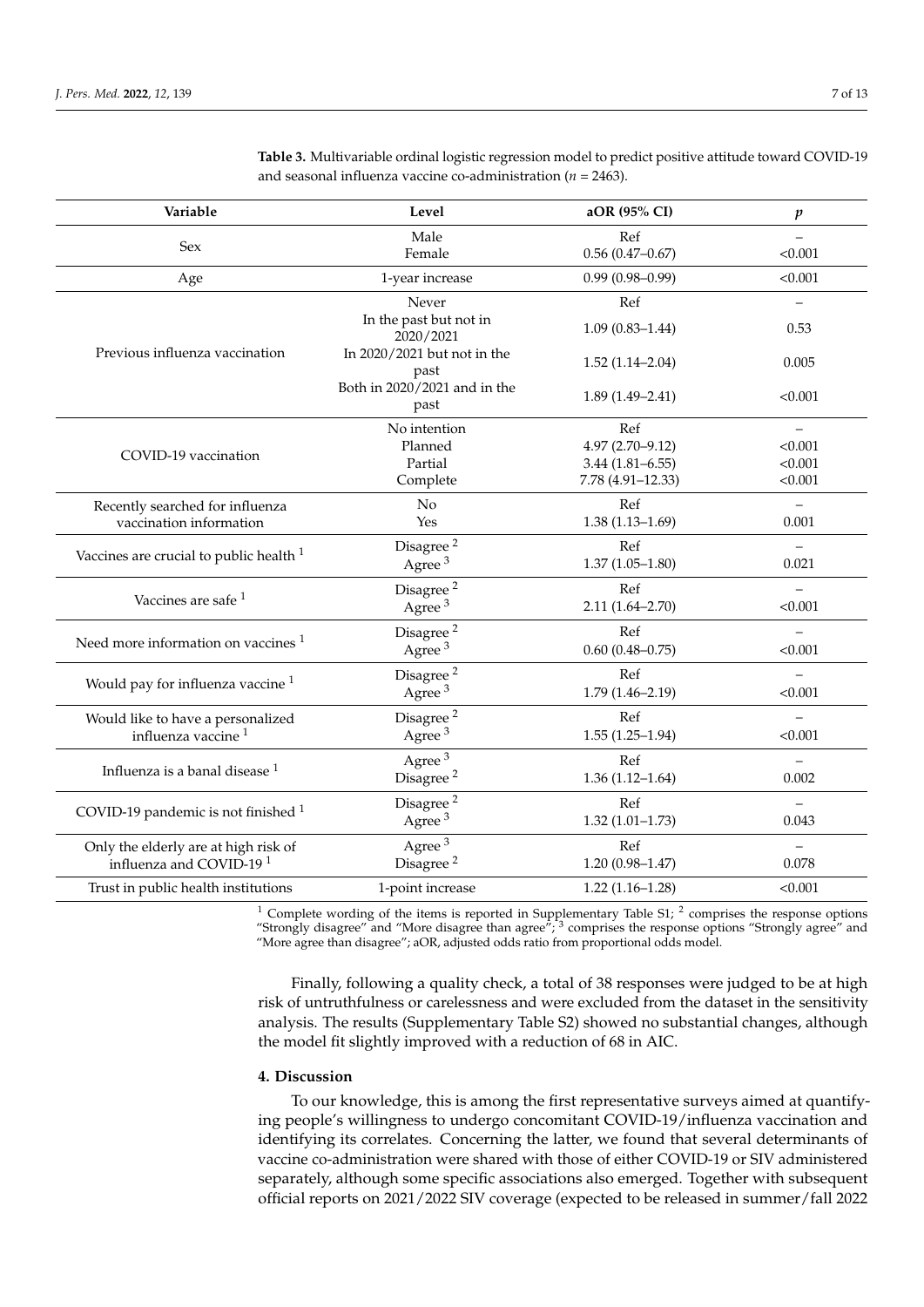and hopefully accompanied by data on the co-administration of the booster COVID-19 dose and SIV), our findings may be useful for planning vaccination campaigns in the next seasons. The future of both the COVID-19 pandemic and its associated immunization policies is largely unknown, and the possibility that SARS-CoV-2 may settle into a seasonal pattern cannot be ruled out; indeed, it seems increasingly likely [\[23\]](#page-11-9).

The main finding of this study is that the public's acceptance of COVID-19/SIV co-administration is relatively low. Indeed, only 23% of adult Italians would willingly accept concomitant immunization, while 17% would absolutely not; the remaining majority (approximately 60%) may be dubbed as hesitant to some degree. The number of co-administration-hesitant individuals proved to be higher than that of the SIV-hesitant subjects recorded in our previous studies [\[11](#page-10-9)[,18\]](#page-11-4) on the acceptance of SIV alone. A similar tendency has been reported with regard to pediatric vaccinations: in Italy, vaccinehesitant individuals are less favorable toward using combined vaccines and vaccine coadministration [\[24\]](#page-11-10). From the point of view of public health, co-administration strategies have several advantages; these, however, are less obvious to laypeople, and communication on the matter may lead to some challenges regarding acceptance. The main public concerns may be the belief that too many vaccines overload the immune system, may be less effective than the same vaccines administered at different time points and may cause a higher number of adverse reactions [\[25\]](#page-11-11). It should also be borne in mind that concomitant COVID-19/SIV immunization is a novel recommendation/practice and that even the medical community is not very familiar with this approach. The availability and dissemination of further experimental, observational and pharmacovigilance data; guidelines issued by scientific associations and the personal experience of vaccinating healthcare professionals will probably contribute to increasing public acceptance and the rate of vaccine co-administration. In any case, effective communication tools and approaches will play a crucial role in improving the acceptance of vaccine co-administration.

A recent single-center study by Stefanizzi et al. [\[26\]](#page-11-12) reported a very high rate of co-administration of the third COVID-19 dose and SIV among healthcare workers. In particular, a total of 60.0% were co-administered both vaccines, while 26.2% and 13.8% of subjects chose to get only the COVID-19 vaccine and SIV, respectively [\[26\]](#page-11-12). This comparably high co-administration rate was likely driven by the selected study population of healthcare professionals who received appropriate and effective counseling.

Concomitant vaccine administration is an opportunity to increase immunization coverage, provided that clear clinical guidelines and well-coordinated implementation programs are available. Otherwise, this goal will not be achieved. For instance, during the 2021 Southern Hemisphere influenza season, the COVID-19 immunization program had a negative impact on SIV uptake: in Australia, a marked drop (compared with the 2019 and 2020 seasons) in coverage was reported in all age groups. The exclusion of co-administration was the likely reason for the decrease observed [\[27\]](#page-11-13). Unlike the Australian experience, during the ongoing 2021/2022 Northern Hemisphere SIV campaign, clinical guidelines on COVID-19/SIV co-administration have been issued by several public health authorities, including the WHO [\[13\]](#page-10-11) and CDC [\[14\]](#page-11-0). It has been suggested [\[27\]](#page-11-13) that one of the key actions to maximize the uptake of both COVID-19 and SIV vaccines is for public health authorities to issue clear, consistent, timely and repeated communications on the importance and urgency of having both vaccinations. Our results corroborate this suggestion: among the various information sources on SIV, only people's trust in public health institutions was associated with a greater likelihood of COVID-19/SIV co-administration. Trust in government and health authorities is a well-known facilitator of vaccine uptake [\[28\]](#page-11-14), including SIV [\[29\]](#page-11-15) and COVID-19 [\[30\]](#page-11-16) vaccines. The degree of trust/mistrust varies according to structural and contextual factors; most people may implicitly trust institutions but at the same time question their competency [\[31\]](#page-11-17). It is, therefore, likely that an increase in people's confidence in public health authorities will reduce vaccination hesitancy at the population level. To achieve this, institutional communication efforts on immunization should be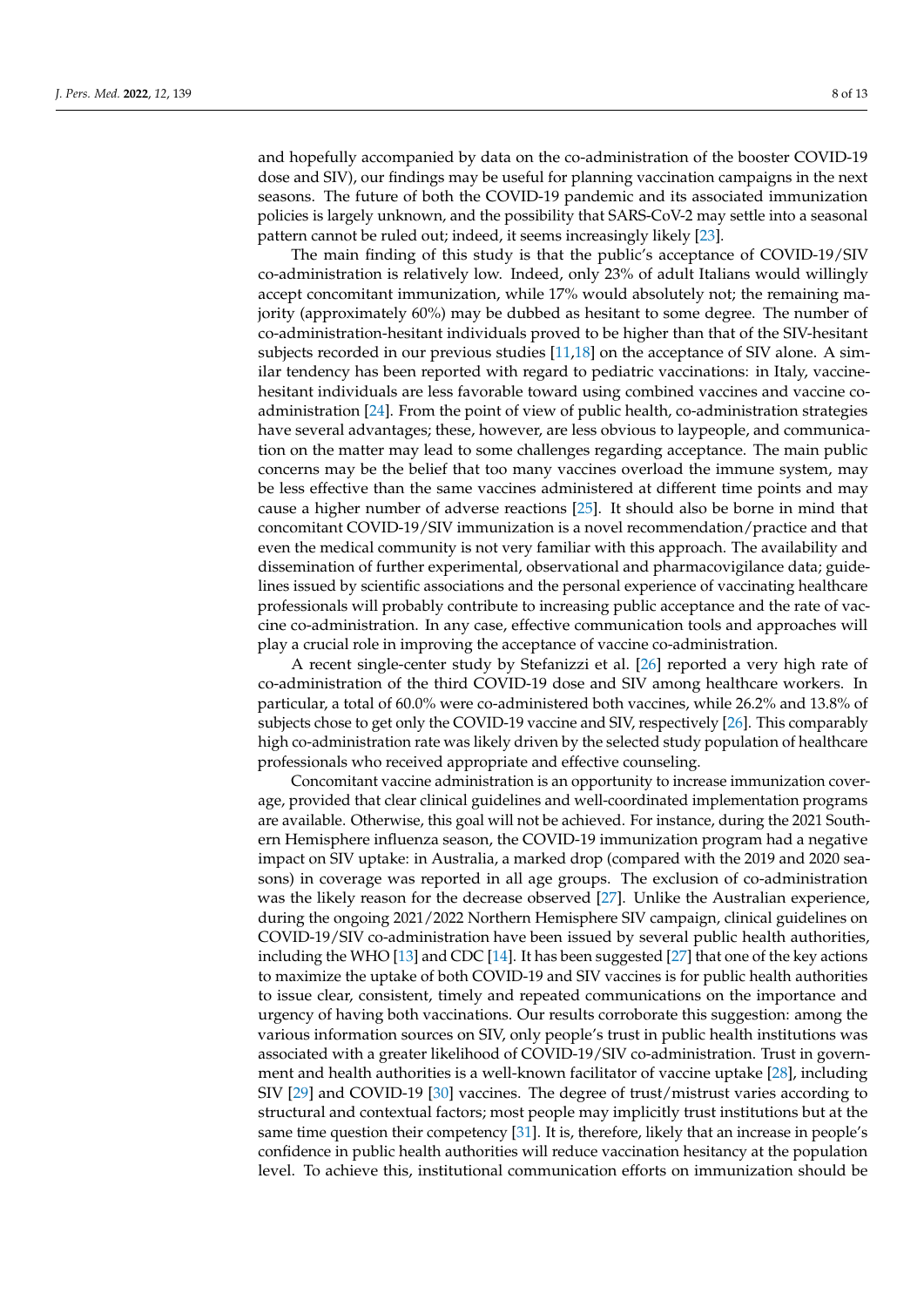based on best practices of risk communication science and social marketing, which rallies citizens around shared values [\[32\]](#page-11-18).

We established that both COVID-19 and SIV were independent correlates of a positive attitude toward vaccine co-administration, and the main effect of each one did not depend on the level of the other (no significant interaction was found). The available systematic evidence suggests that previous SIV receipt is a strong predictor of subsequent COVID-19 vaccination acceptance [\[16](#page-11-2)[,17](#page-11-3)[,33\]](#page-11-19). Similarly, SIV uptake in previous seasons is associated with subsequent SIV receipt [\[34](#page-11-20)[–36\]](#page-11-21). Moreover, COVID-19 vaccination status is also a strong correlate of 2021/2022 SIV receipt [\[11\]](#page-10-9). In California, a decreasing trend in intentions to receive both COVID-19 and SIV vaccines was observed once the first COVID-19 vaccines were available [\[37\]](#page-11-22). Finally, one Italian study [\[38\]](#page-11-23) found that being hospitalized for COVID-19 during the first pandemic wave was associated with the willingness to receive the SIV but not the COVID-19 vaccine. Causal pathways of this bidirectional COVID-19–SIV relationship, therefore, appear to be very complex and deserve further investigation in a longitudinal modality.

Acceptance of vaccine co-administration was higher among participants who had actively searched for information on SIV in the preceding weeks. In this regard, it has been demonstrated that only active seeking for information is associated with greater SIV uptake, while simple passive exposure to such information is not [\[39\]](#page-11-24). We can speculate that, in our sample, active seekers of SIV-related information had a higher probability of finding evidence-based information on COVID-19/SIV co-administration. Indeed, the first search result displayed by Google on typing "Influenza vaccine 2021" shows that "During the 2021/2022 season, the flu shot may be done together with the COVID-19 shot"; this message is located at the website of the Italian Ministry of Health [\[15\]](#page-11-1). Again, the role of public health institutions in keeping their websites updated and delivering not only unambiguous but also user-friendly information remains crucial.

Being offered a more personalized SIV was associated with a 55% increase in the odds of having a positive attitude toward COVID-19/SIV vaccine co-administration. The market of available SIVs is highly differentiated [\[40,](#page-12-0)[41\]](#page-12-1) and some SIV types may be more appropriate for a given population group [\[42](#page-12-2)[,43\]](#page-12-3). Indeed, the immune response to SIV depends both on the vaccine type and on a variety of patient characteristics [\[44\]](#page-12-4). Similarly, the emerging evidence suggests that the available COVID-19 vaccine types (e.g., mRNA vs. inactivated) present distinct immunogenicity profiles [\[45\]](#page-12-5), and this may form the basis of more personalized future vaccination schedules. Core theories in economics, psychology and social marketing underline the fact that decision-makers benefit from having more choice [\[46\]](#page-12-6) and that having more choice is associated with more positive patient outcomes than having no choice [\[47\]](#page-12-7). By recognizing that hesitant patients are amenable to modified interventions, personalization of the standardized immunization schedule and service may reduce non-compliance [\[48\]](#page-12-8).

With regard to COVID-19/SIV vaccine co-administration, an increasing number of randomized controlled trials report data on non-clinically significant inferences (from the point of view of both safety and immunogenicity) of co-administering the available COVID-19 vaccines with age-appropriate SIVs. As of December 2021, these data are available for the cell-based, MF59-adjuvanted (when co-administered with ChAdOx1 [\[12\]](#page-10-10), BNT162b2 [\[12\]](#page-10-10) or NVX-CoV2373 [\[49\]](#page-12-9)), recombinant (when co-administered with either ChAdOx1 or BNT162b2 [\[12\]](#page-10-10)) and high-dose (when co-administered with mRNA-1273 [\[50\]](#page-12-10)) SIVs. It is desirable that these co-administration data appear both in summaries of product characteristics (intended primarily for health professionals) and in package leaflets (intended primarily for patients) of both COVID-19 and influenza vaccines.

Other factors able to influence people's intention to receive COVID-19 and SIV vaccines concomitantly include perception of the risk of disease and its severity, the perceived risk– benefit ratio of vaccination, and some socio-structural determinants, such as age and sex. These factors have been extensively studied as modifiers of either COVID-19 [\[16](#page-11-2)[,17](#page-11-3)[,30,](#page-11-16)[33\]](#page-11-19) or SIV [\[34–](#page-11-20)[36\]](#page-11-21) vaccine acceptance/refusal. Thus, it is universally accepted that perceived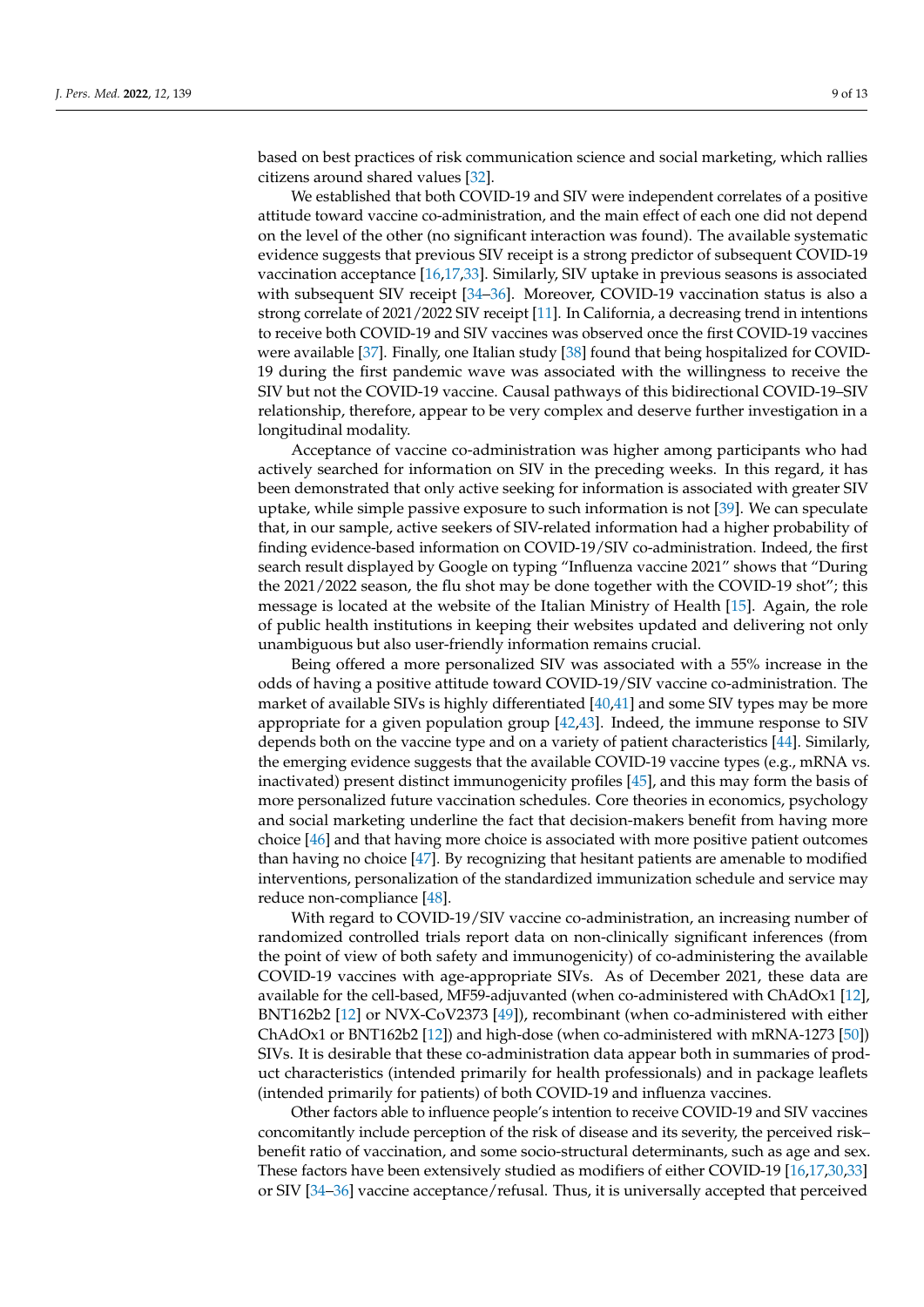disease susceptibility and vaccination benefits facilitate uptake. Much less clear is the effect of socio-cultural determinants on COVID-19 and SIV vaccination acceptance. Increasing age is usually associated with a higher vaccine acceptance [\[16](#page-11-2)[,17,](#page-11-3)[30,](#page-11-16)[33–](#page-11-19)[36\]](#page-11-21). In our previous survey rounds [\[11,](#page-10-9)[18\]](#page-11-4), both SIV uptake and acceptance were higher in older individuals. By contrast, in this study an inverse age–acceptance relationship was observed: each 1-year increase in age was associated with a 1.1% decrease in the odds of accepting simultaneous vaccine administration. In the above-mentioned study by Stefanizzi et al. [\[26\]](#page-11-12), the effect of age on concomitant COVID-19/SIV vaccine administration among healthcare workers was not statistically significant. In England and Wales, SIV and pneumococcal vaccine coadministration was highest in working-age adults, followed by the elderly and children [\[50\]](#page-12-10). In our opinion, the lower COVID-19/SIV co-administration acceptance in older subjects may be driven by general tendency of the latter to be more cautious about adopting novel health-related technologies and practices. Similarly, the effect of sex on vaccine acceptance is controversial although it appears that females tend to have lower acceptance rates for both vaccines [\[16,](#page-11-2)[17,](#page-11-3)[36\]](#page-11-21). It is even more unclear whether this different acceptance (if any) may generate gender disparities in vaccination coverage. In line with our findings (reversed aOR males vs. females of 1.78 (95% CI: 1.50–2.12)), COVID-19/SIV vaccine co-administration was more prevalent among male healthcare workers with an OR 1.43 (95% CI: 1.22–1.67) [\[26\]](#page-11-12). SIV and pneumococcal vaccine co-administration in English/Welsh populations was more frequent (by approximately 6%) in men than in women, and this difference was present in all age-groups, while the between-sex difference in the general pneumococcal vaccination coverage rate was not statistically significant [\[51\]](#page-12-11). In sum, the effect of age and gender on vaccine co-administration acceptance should be further investigated.

This study may have several limitations. First, as in all web-based studies, we systematically excluded people with no Internet access. Although Internet penetration in Italy is relatively high, a considerable proportion of citizens still do not use the web. For instance, only 47.3% and 14.9% of the elderly (who are the main target of both COVID-19 and influenza vaccines) aged 65–74 and  $\geq$ 75 years, respectively, are Internet users [\[52\]](#page-12-12). Different patterns of exposure to vaccine-related information may generate some variability in KAP with regard to both COVID-19 and influenza vaccination between Internet users and non-users (e.g., Internet users are likely to be more exposed to anti-vaccination web content). Second, although the study participants were assured about the anonymity of their responses, the social desirability bias cannot be completely ruled out. For instance, in the COVID-19 era, SIV may be seen as more socially favorable, and this may explain the higher than officially reported [\[53\]](#page-12-13) 2020/2021 SIV uptake. Third, it is unclear whether our results can be generalized to other contexts. Indeed, as our search of the principal scientific databases did not produce any similar study, no direct comparisons could be made. Finally, the cross-sectional nature of the survey did not allow us to establish any causal relationship.

To conclude, as COVID-19/SIV co-administration is a novel public health practice, people's hesitancy toward this practice is prevalent and seems to be higher than hesitancy toward either vaccine administered alone. Acceptance of vaccine co-administration is driven by a variety of socio-structural, individual and contextual determinants, which should be incorporated into a tailored communication mix, in which public health institutions will play the central role. As shown by the recent Australian experience [\[27\]](#page-11-13), correct, unambiguous, timely and multi-channel communication and training of healthcare providers in COVID-19 and SIV co-administration is essential in order to maximize the opportunity to vaccinate.

**Supplementary Materials:** The following supporting information can be downloaded at [https:](https://www.mdpi.com/article/10.3390/jpm12020139/s1) [//www.mdpi.com/article/10.3390/jpm12020139/s1,](https://www.mdpi.com/article/10.3390/jpm12020139/s1) Table S1: Survey items on knowledge, attitudes and practices (KAP) regarding influenza and/or vaccination, Table S2: Multivariable ordinal logistic regression model to predict positive attitude toward COVID-19 and seasonal influenza vaccine co-administration: Sensitivity analysis.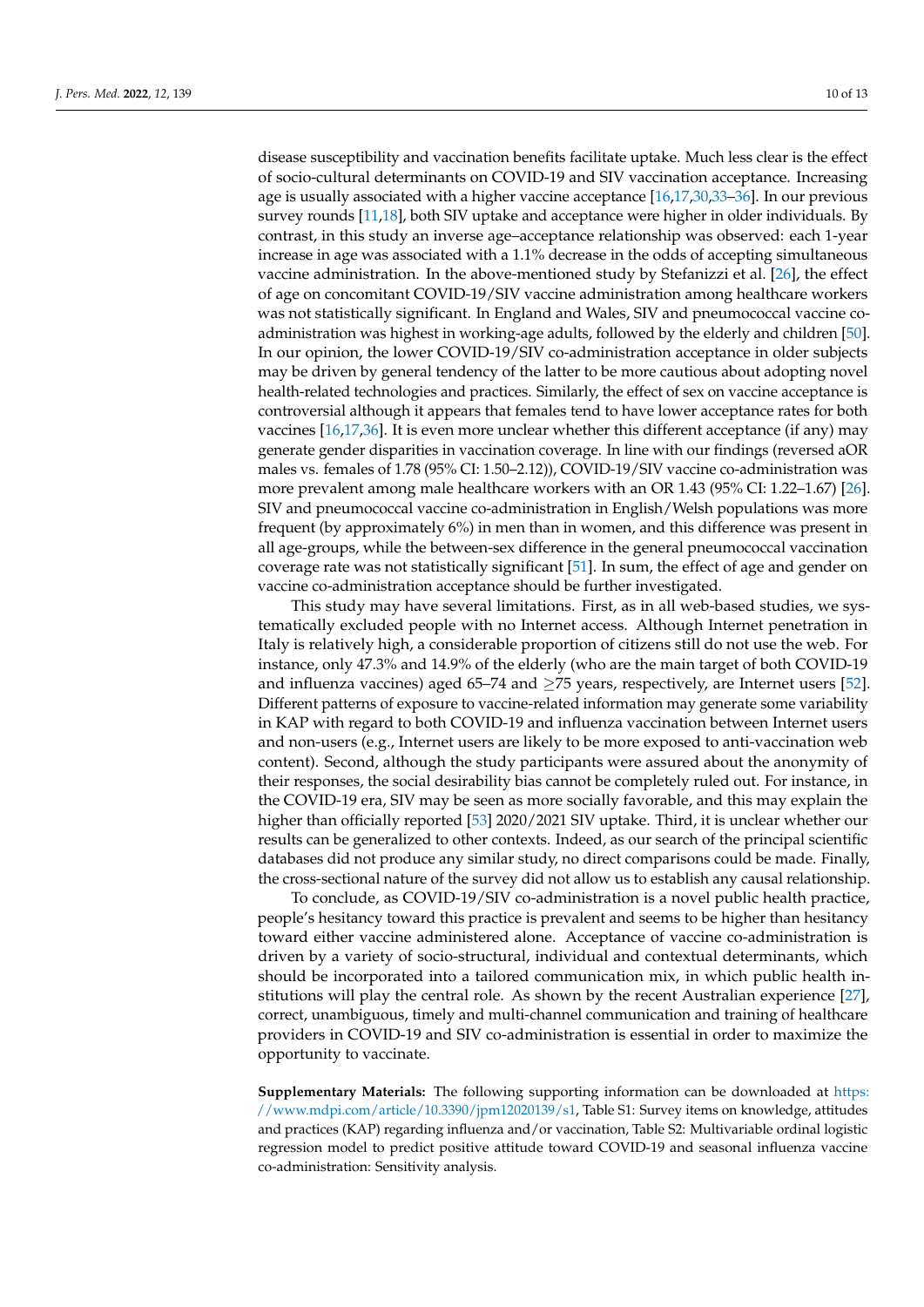**Author Contributions:** Conceptualization, R.G., R.C., M.C. and A.V.; methodology, A.D., R.G., R.C., E.F. and M.S.; validation, R.G., R.C. and M.C.; formal analysis, A.D., R.G., E.F., R.C., B.B., M.S. and A.O.; investigation, R.G. and R.C.; resources, R.G., M.C., A.V. and G.I.; data curation, R.G. and R.C.; writing—original draft preparation, A.D., A.F. and D.P.; writing—review and editing, R.G., E.F., R.C., B.B., M.S., A.O. and G.I.; visualization, A.D.; supervision, R.G., M.C. and G.I.; project administration, A.D., R.G., E.F. and M.S. All authors have read and agreed to the published version of the manuscript.

**Funding:** This project was fully funded by Seqirus S.R.L.

**Institutional Review Board Statement:** This non-interventional, opinion-based web survey was conducted in accordance with all applicable laws, including the General Data Protection Regulation (GDPR). Participation was voluntary and SWG S.p.A takes full responsibility for protecting the data provided by individual interviewees.

**Informed Consent Statement:** All participants provided their informed consent to participate in this online survey.

**Data Availability Statement:** All relevant data are within the article and Supplementary Materials. Further details may be obtained from the corresponding author upon a reasonable request and prior permission of the study funder.

**Acknowledgments:** The authors thank Bernard Patrick for his linguistic review of the manuscript.

**Conflicts of Interest:** E.F., M.S., M.C. and A.V. are permanent employees of Seqirus, a pharmaceutical company that manufactures and markets influenza vaccines and were involved in all steps of the study. A.D. was previously a permanent employee of Seqirus. R.G. and R.C. are permanent employees of SWG S.p.A., a company that performs market surveys, opinion and institutional polls, sector studies and monitoring. B.B., D.P., A.F., B.M., A.O. and G.I. declare no conflict of interest regarding this publication. The sponsors participated in all phases of the study, in the writing of the manuscript and in the decision to publish the results.

## **References**

- <span id="page-10-0"></span>1. World Health Organization (WHO). FluNet. Available online: <https://www.who.int/tools/flunet> (accessed on 13 December 2021).
- <span id="page-10-1"></span>2. The Academy of Medical Sciences. COVID-19: Preparing for the Future. Looking ahead to Winter 2021/22 and Beyond. Available online: <https://acmedsci.ac.uk/file-download/4747802> (accessed on 13 December 2021).
- <span id="page-10-2"></span>3. McCauley, J.; Barr, I.G.; Nolan, T.; Tsai, T.; Rockman, S.; Taylor, B. The importance of influenza vaccination during the COVID-19 pandemic. *Influenza Other Respir. Viruses* **2021**, *16*, 3–6. [\[CrossRef\]](http://doi.org/10.1111/irv.12917)
- 4. Peacock, G.; Ryerson, A.B.; Koppaka, R.; Tschida, J. The importance of seasonal influenza vaccination for people with disabilities during the COVID-19 pandemic. *Disabil. Health J.* **2021**, *14*, 101058. [\[CrossRef\]](http://doi.org/10.1016/j.dhjo.2020.101058) [\[PubMed\]](http://www.ncbi.nlm.nih.gov/pubmed/33384278)
- <span id="page-10-3"></span>5. Bhatt, H. Improving influenza vaccination rates during COVID-19 pandemic—The need of the hour. *J. Glob. Health* **2021**, *11*, 03042. [\[CrossRef\]](http://doi.org/10.7189/jogh.11.03042)
- <span id="page-10-4"></span>6. Conlon, A.; Ashur, C.; Washer, L.; Eagle, K.A.; Hofmann Bowman, M.A. Impact of the influenza vaccine on COVID-19 infection rates and severity. *Am. J. Infect. Control.* **2021**, *49*, 694–700. [\[CrossRef\]](http://doi.org/10.1016/j.ajic.2021.02.012) [\[PubMed\]](http://www.ncbi.nlm.nih.gov/pubmed/33631305)
- <span id="page-10-6"></span>7. Wang, R.; Liu, M.; Liu, J. The Association between influenza vaccination and COVID-19 and its outcomes: A systematic review and meta-analysis of observational studies. *Vaccines* **2021**, *9*, 529. [\[CrossRef\]](http://doi.org/10.3390/vaccines9050529) [\[PubMed\]](http://www.ncbi.nlm.nih.gov/pubmed/34065294)
- <span id="page-10-5"></span>8. Marín-Hernández, D.; Nixon, D.F.; Hupert, N. Heterologous vaccine interventions: Boosting immunity against future pandemics. *Mol. Med.* **2021**, *27*, 54. [\[CrossRef\]](http://doi.org/10.1186/s10020-021-00317-z) [\[PubMed\]](http://www.ncbi.nlm.nih.gov/pubmed/34058986)
- <span id="page-10-7"></span>9. Debisarun, P.A.; Gössling, K.L.; Bulut, O.; Kilic, G.; Zoodsma, M.; Liu, Z.; Oldenburg, M.; Rüchel, N.; Zhang, B.; Xu, C.J.; et al. Induction of trained immunity by influenza vaccination—Impact on COVID-19. *PLoS Pathog.* **2021**, *17*, e1009928. [\[CrossRef\]](http://doi.org/10.1371/journal.ppat.1009928)
- <span id="page-10-8"></span>10. Gilchrist, S.A.; Nanni, A.; Levine, O. Benefits and effectiveness of administering pneumococcal polysaccharide vaccine with seasonal influenza vaccine: An approach for policymakers. *Am. J. Public Health* **2012**, *102*, 596–605. [\[CrossRef\]](http://doi.org/10.2105/AJPH.2011.300512) [\[PubMed\]](http://www.ncbi.nlm.nih.gov/pubmed/22397339)
- <span id="page-10-9"></span>11. Domnich, A.; Grassi, R.; Fallani, E.; Spurio, A.; Bruzzone, B.; Panatto, D.; Marozzi, B.; Cambiaggi, M.; Vasco, A.; Orsi, A.; et al. Changes in attitudes and beliefs concerning vaccination and influenza vaccines between the first and second COVID-19 pandemic waves: A longitudinal study. *Vaccines* **2021**, *9*, 1016. [\[CrossRef\]](http://doi.org/10.3390/vaccines9091016)
- <span id="page-10-10"></span>12. Lazarus, R.; Baos, S.; Cappel-Porter, H.; Carson-Stevens, A.; Clout, M.; Culliford, L.; Emmett, S.R.; Garstang, J.; Gbadamoshi, L.; Hallis, B.; et al. Safety and immunogenicity of concomitant administration of COVID-19 vaccines (ChAdOx1 or BNT162b2) with seasonal influenza vaccines in adults in the UK (ComFluCOV): A multicentre, randomised, controlled, phase 4 trial. *Lancet* **2021**, *398*, 2277–2287. [\[CrossRef\]](http://doi.org/10.1016/S0140-6736(21)02329-1)
- <span id="page-10-11"></span>13. World Health Organization (WHO). Coadministration of Seasonal Inactivated Influenza and COVID-19 Vaccines. Interim Guidance. Available online: [https://www.who.int/publications/i/item/WHO-2019-nCoV-vaccines-SAGE\\_recommendation](https://www.who.int/publications/i/item/WHO-2019-nCoV-vaccines-SAGE_recommendation-coadministration-influenza-vaccines)[coadministration-influenza-vaccines](https://www.who.int/publications/i/item/WHO-2019-nCoV-vaccines-SAGE_recommendation-coadministration-influenza-vaccines) (accessed on 13 December 2021).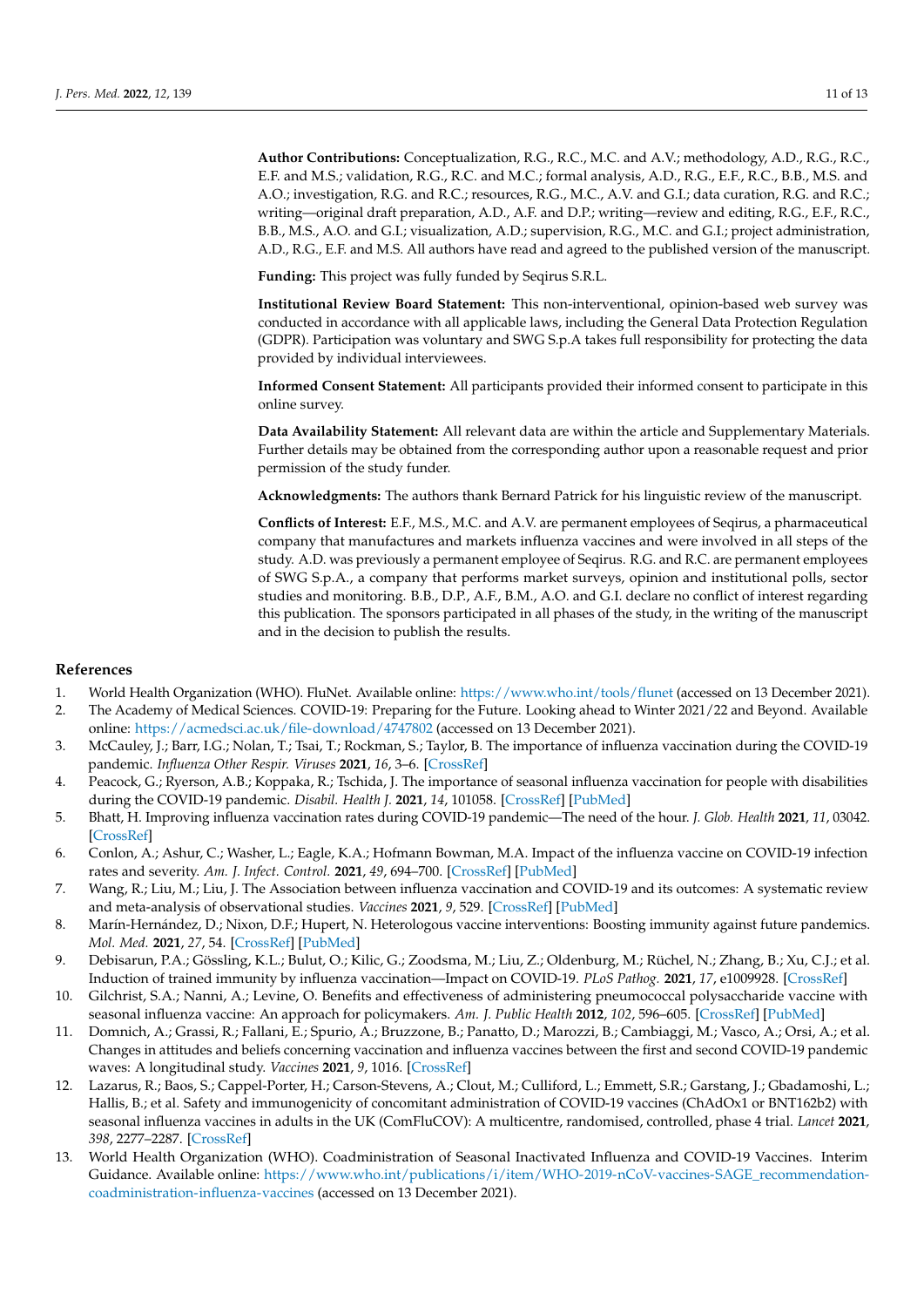- <span id="page-11-0"></span>14. Centers for Disease Control and Prevention (CDC). Interim Clinical Considerations for Use of COVID-19 Vaccines Currently Authorized in the United States. Available online: [https://www.cdc.gov/vaccines/covid-19/clinical-considerations/covid-19](https://www.cdc.gov/vaccines/covid-19/clinical-considerations/covid-19-vaccines-us.html#Coadministration) [-vaccines-us.html#Coadministration](https://www.cdc.gov/vaccines/covid-19/clinical-considerations/covid-19-vaccines-us.html#Coadministration) (accessed on 13 December 2021).
- <span id="page-11-1"></span>15. Italian Ministry of Health. Frequently Asked Questions—Influenza and Influenza Vaccination. Available online: [https://www.](https://www.salute.gov.it/portale/p5_1_1.jsp?lingua=italiano&faqArea=influenza&id=103) [salute.gov.it/portale/p5\\_1\\_1.jsp?lingua=italiano&faqArea=influenza&id=103](https://www.salute.gov.it/portale/p5_1_1.jsp?lingua=italiano&faqArea=influenza&id=103) (accessed on 13 December 2021).
- <span id="page-11-2"></span>16. Luo, C.; Yang, Y.; Liu, Y.; Zheng, D.; Shao, L.; Jin, J.; He, Q. Intention to COVID-19 vaccination and associated factors among health care workers: A systematic review and meta-analysis of cross-sectional studies. *Am. J. Infect. Control* **2021**, *49*, 1295–1304. [\[CrossRef\]](http://doi.org/10.1016/j.ajic.2021.06.020) [\[PubMed\]](http://www.ncbi.nlm.nih.gov/pubmed/34273461)
- <span id="page-11-3"></span>17. Cascini, F.; Pantovic, A.; Al-Ajlouni, Y.; Failla, G.; Ricciardi, W. Attitudes, acceptance and hesitancy among the general population worldwide to receive the COVID-19 vaccines and their contributing factors: A systematic review. *EClinicalMedicine* **2021**, *40*, 101113. [\[CrossRef\]](http://doi.org/10.1016/j.eclinm.2021.101113) [\[PubMed\]](http://www.ncbi.nlm.nih.gov/pubmed/34490416)
- <span id="page-11-4"></span>18. Domnich, A.; Cambiaggi, M.; Vasco, A.; Maraniello, L.; Ansaldi, F.; Baldo, V.; Bonanni, P.; Calabrò, G.E.; Costantino, C.; de Waure, C.; et al. Attitudes and beliefs on influenza vaccination during the COVID-19 pandemic: Results from a representative Italian survey. *Vaccines* **2020**, *8*, 711. [\[CrossRef\]](http://doi.org/10.3390/vaccines8040711) [\[PubMed\]](http://www.ncbi.nlm.nih.gov/pubmed/33266212)
- <span id="page-11-5"></span>19. SWG, S.p.A. Activity. Available online: <https://www.swg.it/activity> (accessed on 17 January 2022).
- <span id="page-11-6"></span>20. Italian National Institute of Statistics (ISTAT). Demography in Numbers. Available online: <http://demo.istat.it/> (accessed on 17 January 2022).
- <span id="page-11-7"></span>21. Italian National Institute of Statistics (ISTAT). ISTAT Classification of the Italian Education Qualifications. Available online: [https:](https://www.istat.it/it/files/2011/01/Classificazione-titoli-studio-28_ott_2005-nota_metodologica.pdf) [//www.istat.it/it/files/2011/01/Classificazione-titoli-studio-28\\_ott\\_2005-nota\\_metodologica.pdf](https://www.istat.it/it/files/2011/01/Classificazione-titoli-studio-28_ott_2005-nota_metodologica.pdf) (accessed on 13 December 2021).
- <span id="page-11-8"></span>22. R Core Team. R: A Language and Environment for Statistical Computing. Available online: <http://www.R-project.org/> (accessed on 13 December 2021).
- <span id="page-11-9"></span>23. Phillips, N. The coronavirus is here to stay—Here's what that means. *Nature* **2021**, *590*, 382–384. [\[CrossRef\]](http://doi.org/10.1038/d41586-021-00396-2) [\[PubMed\]](http://www.ncbi.nlm.nih.gov/pubmed/33594289)
- <span id="page-11-10"></span>24. Giambi, C.; Fabiani, M.; D'Ancona, F.; Ferrara, L.; Fiacchini, D.; Gallo, T.; Martinelli, D.; Pascucci, M.G.; Prato, R.; Filia, A.; et al. Parental vaccine hesitancy in Italy—Results from a national survey. *Vaccine* **2018**, *36*, 779–787. [\[CrossRef\]](http://doi.org/10.1016/j.vaccine.2017.12.074)
- <span id="page-11-11"></span>25. Bonanni, P.; Boccalini, S.; Bechini, A.; Varone, O.; Matteo, G.; Sandri, F.; Gabutti, G. Co-administration of vaccines: A focus on tetravalent Measles-Mumps-Rubella-Varicella (MMRV) and meningococcal C conjugate vaccines. *Hum. Vaccines Immunother.* **2020**, *16*, 1313–1321. [\[CrossRef\]](http://doi.org/10.1080/21645515.2019.1688032)
- <span id="page-11-12"></span>26. Stefanizzi, P.; Martinelli, A.; Bianchi, F.P.; Migliore, G.; Tafuri, S. Acceptability of the third dose of an-ti-SARS-CoV-2 vaccine co-administered with influenza vaccine: Preliminary data in a sample of Italian HCWs. *Hum. Vaccines Immunother.* **2021**. [\[CrossRef\]](http://doi.org/10.1080/21645515.2021.2011652)
- <span id="page-11-13"></span>27. Van Buynder, P.G.; Newbound, A.; MacIntyre, C.R.; Kennedy, A.T.; Clarke, C.; Anderson, J. Australian experience of the SH21 flu vaccination program during the COVID-19 vaccine program. *Hum. Vaccines Immunother.* **2021**, *17*, 4611–4616. [\[CrossRef\]](http://doi.org/10.1080/21645515.2021.1967042)
- <span id="page-11-14"></span>28. Larson, H.J.; Clarke, R.M.; Jarrett, C.; Eckersberger, E.; Levine, Z.; Schulz, W.S.; Paterson, P. Measuring trust in vaccination: A systematic review. *Hum. Vaccin. Immunother.* **2018**, *14*, 1599–1609. [\[CrossRef\]](http://doi.org/10.1080/21645515.2018.1459252)
- <span id="page-11-15"></span>29. Prematunge, C.; Corace, K.; McCarthy, A.; Nair, R.C.; Pugsley, R.; Garber, G. Factors influencing pandemic influenza vaccination of healthcare workers-a systematic review. *Vaccine* **2012**, *30*, 4733–4743. [\[CrossRef\]](http://doi.org/10.1016/j.vaccine.2012.05.018)
- <span id="page-11-16"></span>30. Wang, Q.; Yang, L.; Jin, H.; Lin, L. Vaccination against COVID-19: A systematic review and meta-analysis of acceptability and its predictors. *Prev. Med.* **2021**, *150*, 106694. [\[CrossRef\]](http://doi.org/10.1016/j.ypmed.2021.106694) [\[PubMed\]](http://www.ncbi.nlm.nih.gov/pubmed/34171345)
- <span id="page-11-17"></span>31. Jamison, A.M.; Quinn, S.C.; Freimuth, V.S. "You don't trust a government vaccine": Narratives of institutional trust and influenza vaccination among African American and white adults. *Soc. Sci. Med.* **2019**, *221*, 87–94. [\[CrossRef\]](http://doi.org/10.1016/j.socscimed.2018.12.020) [\[PubMed\]](http://www.ncbi.nlm.nih.gov/pubmed/30576982)
- <span id="page-11-18"></span>32. Udow-Phillips, M.; Lantz, P.M. Trust in public health Is essential amid the COVID-19 pandemic. *J. Hosp. Med.* **2020**, *15*, 431–433. [\[CrossRef\]](http://doi.org/10.12788/jhm.3474)
- <span id="page-11-19"></span>33. Nehal, K.R.; Steendam, L.M.; Campos Ponce, M.; van der Hoeven, M.; Smit, G.S.A. Worldwide vaccination willingness for COVID-19: A systematic review and meta-analysis. *Vaccines* **2021**, *9*, 1071. [\[CrossRef\]](http://doi.org/10.3390/vaccines9101071) [\[PubMed\]](http://www.ncbi.nlm.nih.gov/pubmed/34696179)
- <span id="page-11-20"></span>34. Kan, T.; Zhang, J. Factors influencing seasonal influenza vaccination behaviour among elderly people: A systematic review. *Public Health* **2018**, *156*, 67–78. [\[CrossRef\]](http://doi.org/10.1016/j.puhe.2017.12.007)
- 35. Yeung, M.P.; Lam, F.L.; Coker, R. Factors associated with the uptake of seasonal influenza vaccination in adults: A systematic review. *J. Public Health* **2016**, *38*, 746–753. [\[CrossRef\]](http://doi.org/10.1093/pubmed/fdv194)
- <span id="page-11-21"></span>36. Nagata, J.M.; Hernández-Ramos, I.; Kurup, A.S.; Albrecht, D.; Vivas-Torrealba, C.; Franco-Paredes, C. Social determinants of health and seasonal influenza vaccination in adults ≥ 65 years: A systematic review of qualitative and quantitative data. *BMC Public Health* **2013**, *13*, 388. [\[CrossRef\]](http://doi.org/10.1186/1471-2458-13-388)
- <span id="page-11-22"></span>37. Fridman, A.; Gershon, R.; Gneezy, A. COVID-19 and vaccine hesitancy: A longitudinal study. *PLoS ONE* **2021**, *16*, e0250123. [\[CrossRef\]](http://doi.org/10.1371/journal.pone.0250123)
- <span id="page-11-23"></span>38. Gerussi, V.; Peghin, M.; Palese, A.; Bressan, V.; Visintini, E.; Bontempo, G.; Graziano, E.; De Martino, M.; Isola, M.; Tascini, C. Vaccine hesitancy among Italian patients recovered from COVID-19 infection towards influenza and Sars-Cov-2 vaccination. *Vaccines* **2021**, *9*, 172. [\[CrossRef\]](http://doi.org/10.3390/vaccines9020172)
- <span id="page-11-24"></span>39. Cheung, E.K.H.; Lee, S.; Lee, S.S. Pattern of exposure to information and its impact on seasonal influenza vaccination uptake in nurses. *J. Hosp. Infect.* **2017**, *97*, 376–383. [\[CrossRef\]](http://doi.org/10.1016/j.jhin.2017.08.005) [\[PubMed\]](http://www.ncbi.nlm.nih.gov/pubmed/28807832)